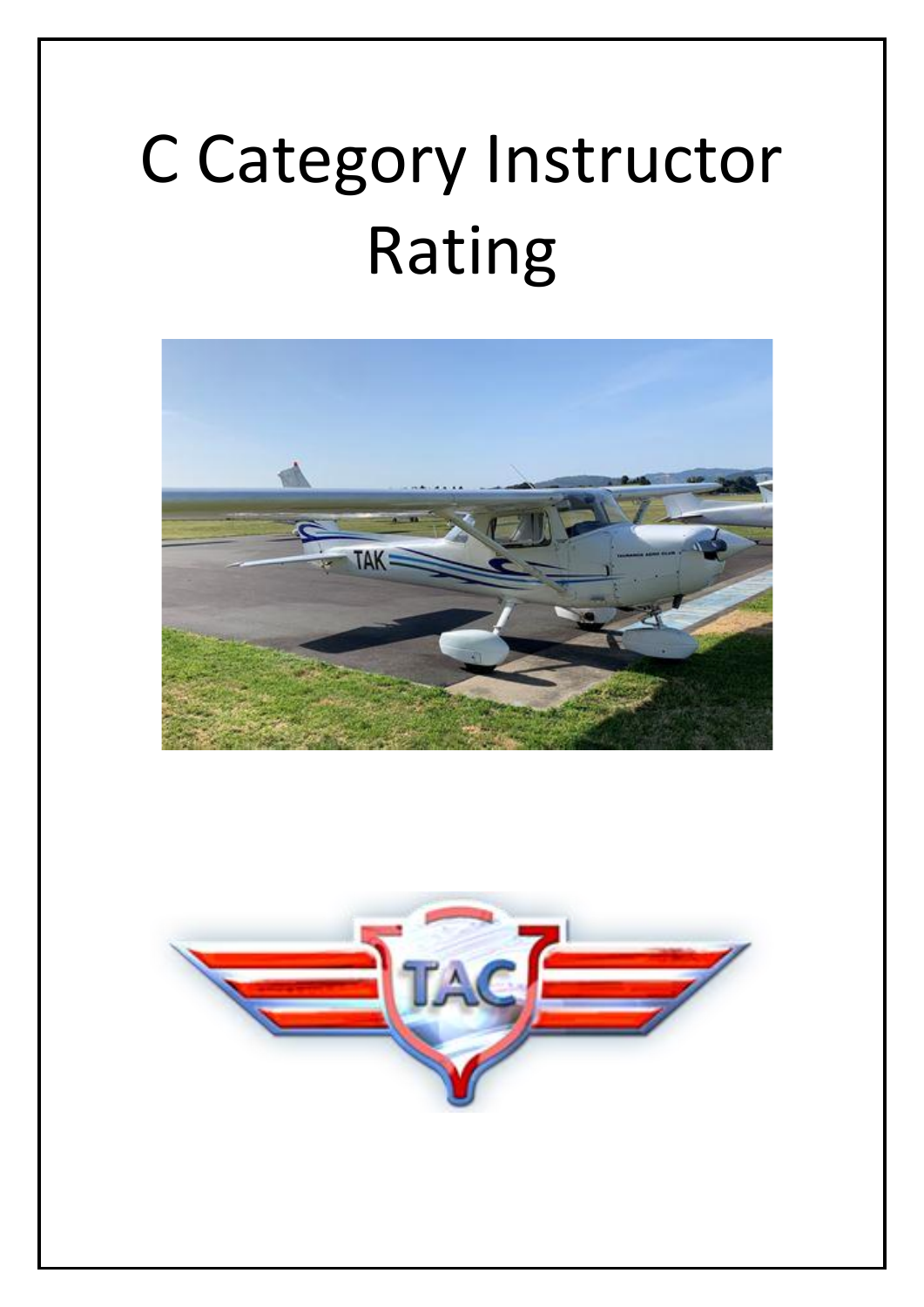Welcome to the Tauranga Aero Club. Here at the club we aim to give you the best quality of training in a fun, positive and safe environment. This guide was produced by the instructors at the aero club to answer some of the more frequent questions we get about obtaining a C category instructor rating also known as a C Cat.

#### *What is a C category instructor rating?*

The C category instructor rating is an add on to your commercial pilot licence. The C Cat allows holders to teach PPL and CPL students towards gaining their licences. It allows the holder to work as a flight instructor and is widely used by new pilots as a step into the aviation industry as a paid pilot.

## *What are the hour requirements?*

The C category instructor rating requires you to hold a NZ Commercial Pilots Licence as well as:

200 hours total flight time in fixed wing aeroplanes 150 hours pilot in command time 15 hours instrument time including 5 hours dual 1 hour of dual instruction in spin recovery 40 hours of cross country flight time as pilot in command

## *Are there any exams associated with the rating?*

Unlike the training for your PPL and CPL there are no theory exams required for the rating, however there is a requirement to attend and complete an instructional techniques course (ITC).

## *What is the Instructional techniques course?*

Under NZ CAA law when training towards the C Cat instructor rating it is required that you attend an instructional techniques course. This is a 4 day course which is held by a senior pilot from the aviation sector. The course covers how to teach and interact with student pilots in order to present flight lessons in an interactive and educational way for the student. Once completed you will receive a certificate and log book sticker indicating the completion of the course.

#### *What are the medical requirements?*

The C category instructor rating has the same requirements of the CPL licence so you will be required to maintain your class one medical up to date.

## *What is the Tauranga Aero Club?*

The Tauranga Aero Club is an incorporated society, similar to a well established baseball team or football club. Although the club is run along commercial lines there are no shareholders and it does not exist to make a profit. The club is administered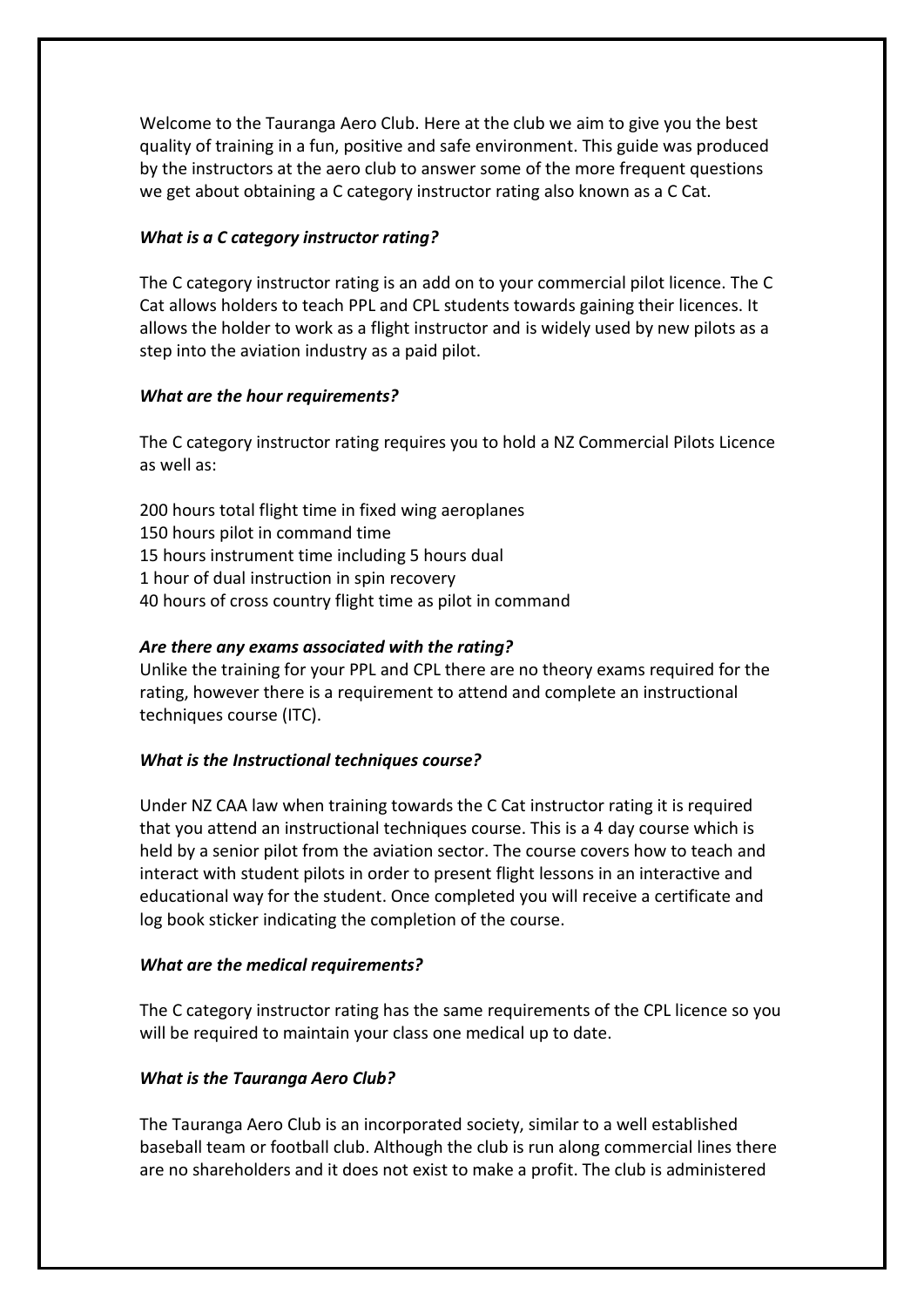by a committee which is elected by the club members. The club operates a fleet of eight aircraft – 5 two-seat Cessna 152s, 4 four-seat Cessna 172s which includes one with a G1000 kit out. The Club operates from a modern clubhouse with reception, training rooms, hangar and bar-lounge and has a staff of eight instructors and two administrators.

The aero club movement was established shortly after WWII. At the time its charter was to "promote aviation to the wider public". This still remains a foundation of the club charter today, although aviation is well established in today's society and there is probably less need to promote the new, exciting, and slightly crazy fad of charging around the sky in biplanes. The club exists today to give access to aircraft at a reasonable cost to club members, as a social club, a commercial operation, to provide a career pathway for young instructors aspiring to an airline career, and to introduce as many people as possible to the joy of learning to fly.

Membership of the club is deep and varied. Many club members are private pilots, but there are also 30,000+ hour topdressing pilots, active domestic and international airline pilots, retired 747 training captains, flying instructors, aircraft engineers, and all manner of aviation buffs. The bar is open on club nights every Friday and Sunday and you are welcome to come along and talk shop.

#### *How Much Does it Cost?*

Flying lessons are paid according to the amount of time the aircraft engine is running, as recorded by an air switch meter in the aircraft. If you are a member our current aircraft rate for a C152 is \$255/hr and \$48.50/hr for an instructor. If you choose not to become a member, then there is 20% surcharge on flight costs. Membership costs \$170 per year and we welcome new members.

As Tauranga is a controlled aerodrome, all aircraft landing here must pay a landing fee (for the owner of the airfield – your friendly local council) and airways fee (for air traffic control). For the two-seater trainer this works out to \$5.10 and \$10.50, respectively. So, for your average dual training flight (Including preflight, briefing & debrief) you can expect to pay:

| <b>Instructor Time</b> | $\sim$ 10 $\,$ | 1.5 hours @ \$48.50/hour = \$72.75 |
|------------------------|----------------|------------------------------------|
| Aircraft time          | $\sim$ $-$     | 0.7 hours @ \$255/hour = \$178.50  |
| Airways fee            | $\sim$         | \$10.50                            |
| Landing fee            | $\sim$         | \$5.10                             |
| Total cost             |                | \$266.85                           |

(At times, a small fuel surcharge may apply. Any cancellations made within 24 hours will incur a fee.)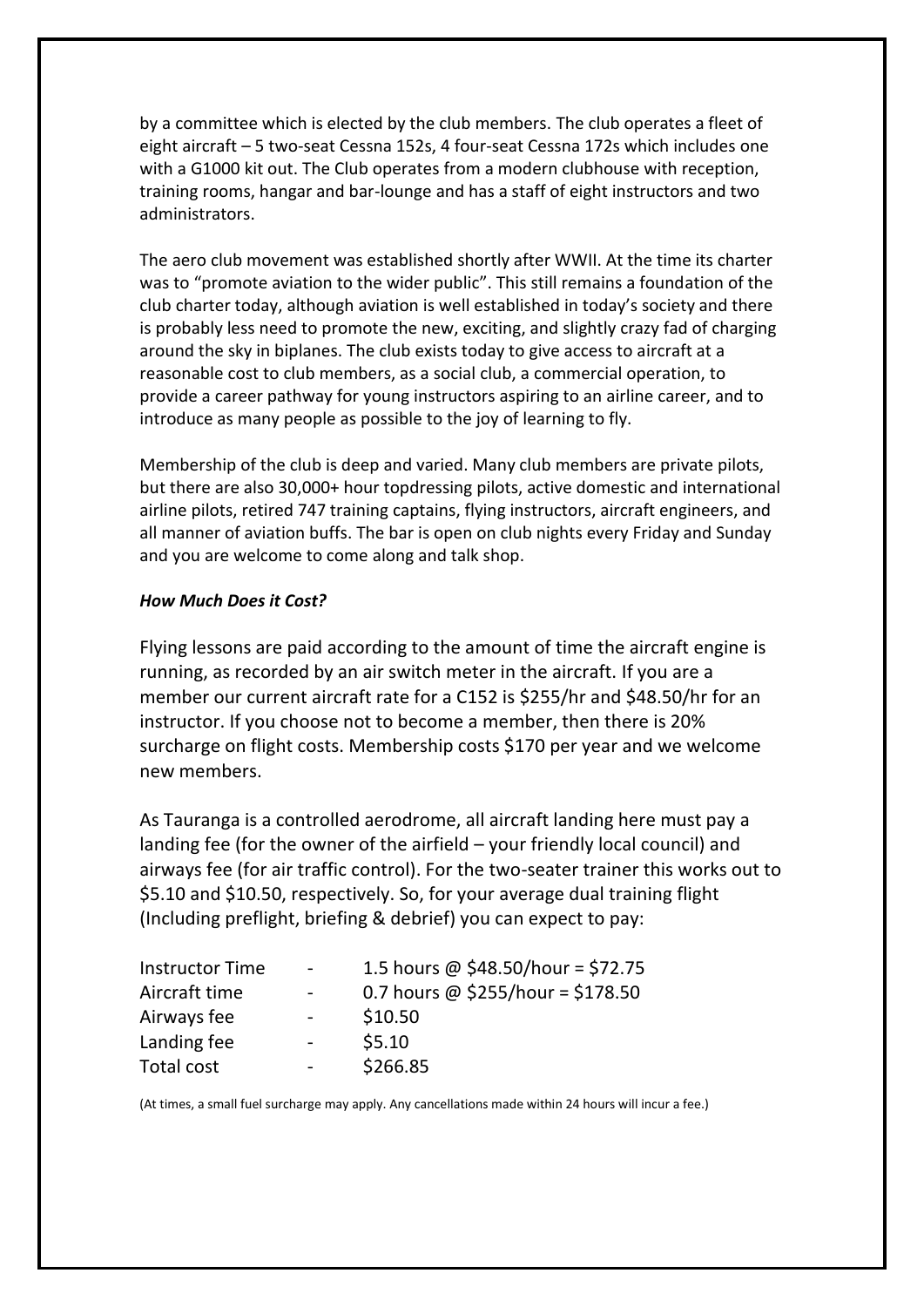## *New Zealand Level 6 Diploma in Aviation, Instructor Strand.*

If you are a career focused pilot and choose to complete your C-Category Instructor Rating and Instrument Rating you will be eligible for the New Zealand Level 6 Diploma in Aviation, Instructor Strand through ServiceIQ.

ServiceIQ is New Zealand's official Industry Training Organisation (ITO) involving aviation. They are able to identify and cross credit what we cover here at the Tauranga Aero Club through obtaining your PPL, CPL, Instructor Rating, and Instrument Rating. All the exams, qualifications, and licences you gain can be transferred to NZQA credits towards the Level 6 Diploma in Aviation, Instructor Strand.

For all the work that ServiceIQ does cross crediting and examining all your qualifications, they only charge around \$1,500.00 for the Level 6 Diploma in Aviation, Instructor Strand, which is well worth it. Funding may be available for this amount for those who are just beginning their journey. Contact us to find out more.

#### *Is there an employment opportunity on completion of the course with the club?*

Depending on performance of the instructor rating course and on the aero club's requirement for any new staff it may be possible to work or the club. However, please keep in mind an employment opportunity is not promised and is solely dependent on requirement of staff by the club.

#### **Estimated Cost for C Category Instructor Rating:**

| 25 Hours Dual:<br>$\bullet$                           | \$7,750.00  |
|-------------------------------------------------------|-------------|
| Airways and Landing Fees:<br>$\bullet$                | \$1,200.00  |
| <b>ASL Flight Test Fee</b><br>$\bullet$               | \$1,532.00  |
| <b>Instructional Techniques Course</b><br>$\bullet$   | \$1,104.00  |
| Ground Theory<br>$\bullet$                            | \$2,500.00  |
| <b>B-cat Spin Training</b><br>$\bullet$               | \$430.00    |
| Revision<br>$\bullet$                                 | \$2,500.00  |
| Total:                                                | \$17,016.00 |
| <b>Estimated Cost for 50 hours Pic:</b> (if required) |             |
| 50 Hours Solo:<br>$\bullet$                           | \$12,750    |
| <b>Grand Total:</b>                                   | \$29,766.00 |
|                                                       |             |

*This estimate is based on 25 hours dual instruction at the T.A.C member rate. Also remember that you will have to build your PIC to 150 hours, you may need less than 50 to do this. Flying is competency based, total cost may vary, all of the above prices are subject to change without notice and include GST.*